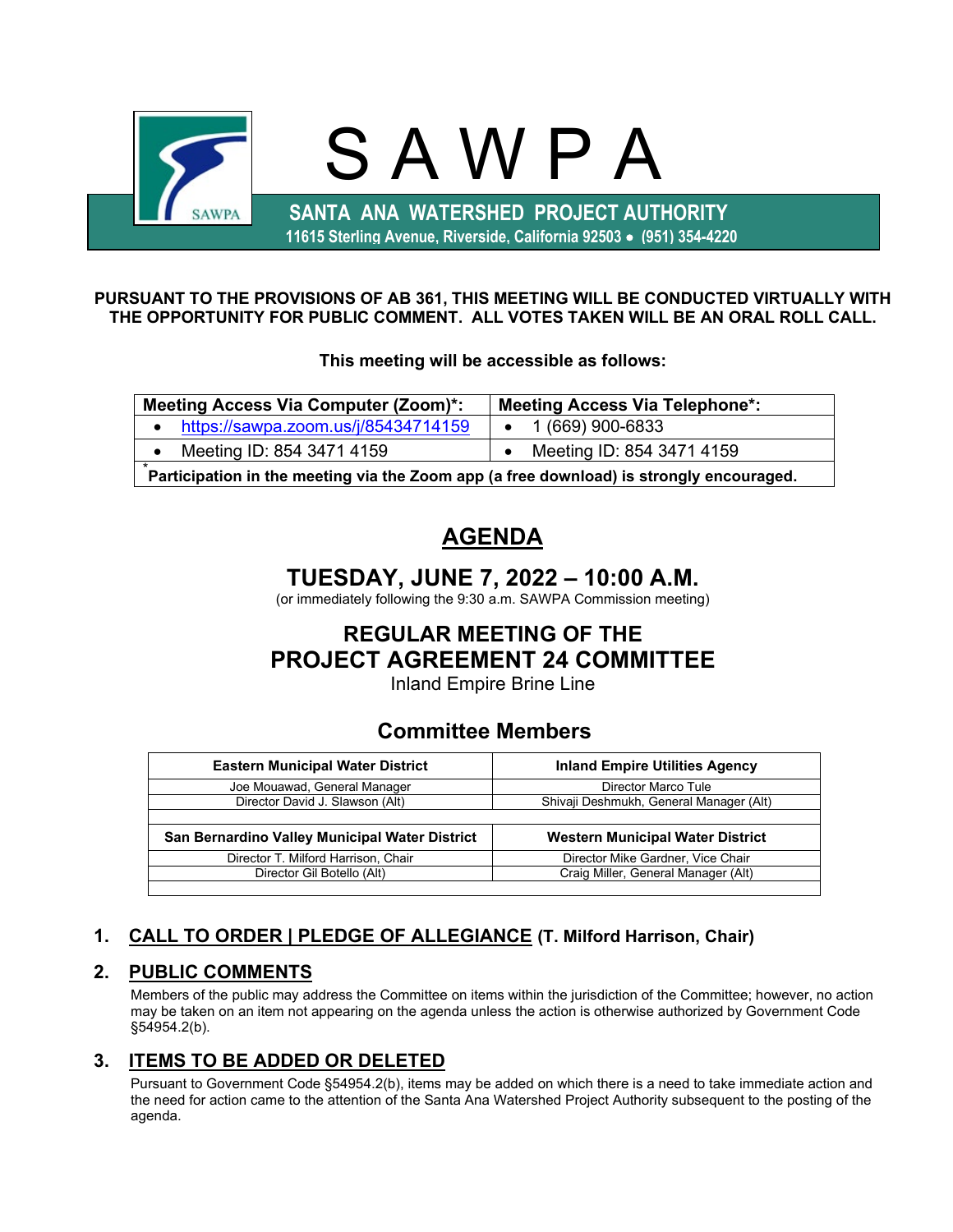### **4. APPROVAL OF MEETING MINUTES: APRIL 5, 2022**

**Recommendation:** Approve as posted.

## **5. COMMITTEE DISCUSSION/ACTION ITEMS**

#### **A. INLAND EMPIRE BRINE LINE RATE RESOLUTION (PA24#2022.5) Presenter:** David Ruhl **Recommendation:** Recommend approval by the SAWPA Commission of Resolution No. 2022-9 establishing the Fiscal Year 2022-23 Inland Empire Brine Line Rates.

#### **B. INLAND EMPIRE BRINE LINE PIPELINE CLEANING SERVICES (PA24#2022.6) Presenter:** David Ruhl **Recommendation:** Authorize the General Manager to issue Task Order INN240-05 to Innerline Engineering, Inc., for Brine Line Pipeline Cleaning Services for a period of two (2)

years of an amount not-to-exceed \$264,880.

### **C. INLAND EMPIRE BRINE LINE MASTER PLAN (PA24#2022.7)**

**Presenter:** David Ruhl **Recommendation:** Review the Inland Empire Brine Line Master Plan scope of work and direct staff to prepare a Request for Proposals for the preparation of the Inland Empire Brine Line Master Plan.

### **6. INFORMATIONAL REPORTS**

Recommendation: Receive for information.

- **A. BRINE LINE FINANCIAL REPORT – FEBRUARY 2022 Presenter:** Karen Williams
- **B. BRINE LINE FINANCIAL REPORT – MARCH 2022 Presenter:** Karen Williams

## **7. REQUEST FOR FUTURE AGENDA ITEMS**

## **8. CLOSED SESSION**

There were no Closed Session items anticipated at the time of the posting of this agenda.

## **9. ADJOURNMENT**

#### **PLEASE NOTE:**

In compliance with the Americans with Disabilities Act, if you need special assistance to participate in this meeting, please contact the Clerk of the Board at (951) 354-4220. Notification at least 48 hours prior to the meeting will enable staff to make reasonable arrangements to ensure accessibility to this meeting.

Materials related to an item on this agenda submitted to the Committee after distribution of the agenda packet are available for public inspection during normal business hours at the SAWPA office, 11615 Sterling Avenue, Riverside, and available at [www.sawpa.org,](http://www.sawpa.org/) subject to staff's ability to post documents prior to the meeting.

#### **Declaration of Posting**

I, Sara Villa, Clerk of the Board of the Santa Ana Watershed Project Authority declare that on June 2, 2022, a copy of this agenda has been uploaded to the SAWPA website at [www.sawpa.org](http://www.sawpa.org/) and posted at SAWPA's office, 11615 Sterling Avenue, Riverside, California.